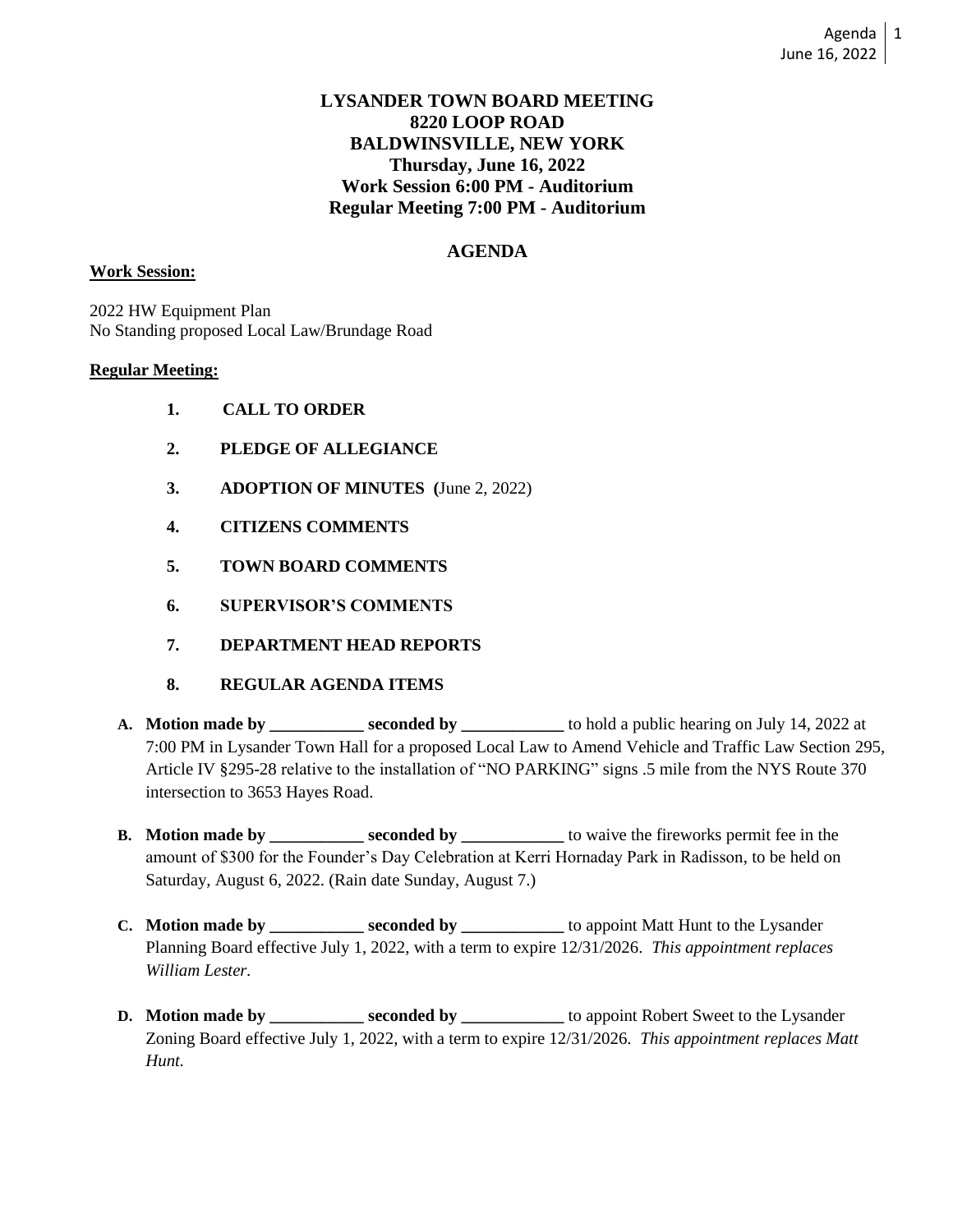- **E. Motion made by \_\_\_\_\_\_\_\_\_\_\_ seconded by \_\_\_\_\_\_\_\_** to declare a SEQR negative declaration for the 2846 Belgium Road Cell Tower Height Extension Special Use Permit and authorize the Town Supervisor to sign Part III of the FEAF for the project. (Town attorney to prepare formal resolution language).
- **F. Motion made by \_\_\_\_\_\_\_\_\_\_ seconded by \_\_\_\_\_\_\_\_\_** to hold a public hearing on July 14, 2022 at 7:00 P.M. in Lysander Town Hall for the proposed cell tower extension located at 2846 Belgium Road Special Use Permit. This motion shall authorize the Town Clerk to advertise for same.

# **9. EXECUTIVE SESSION (if needed)**

**10. ADJOURNMENT**